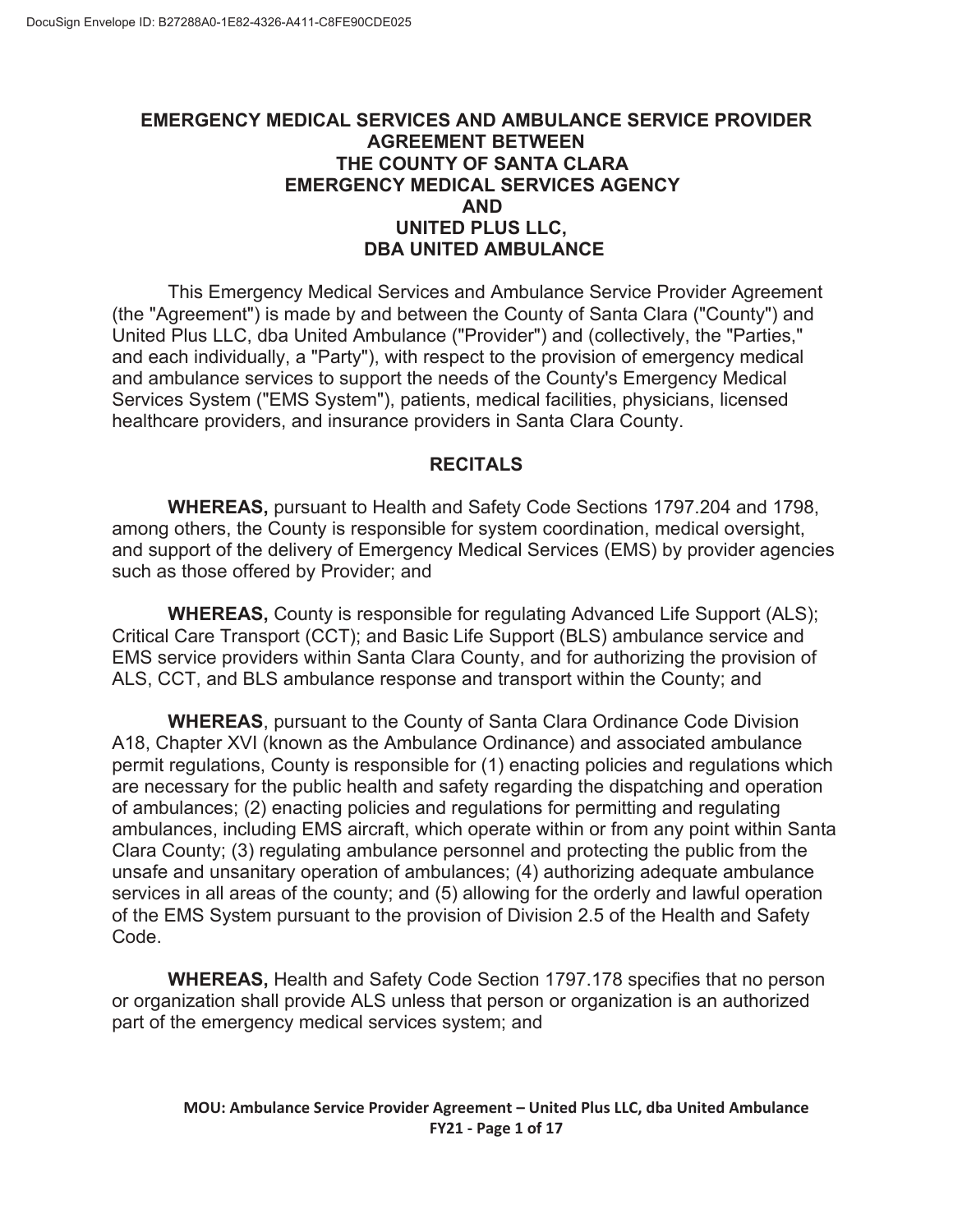**WHEREAS,** it is the desire and intention of the Parties to establish and define the roles and responsibilities of the EMS Agency and the Provider relative to the delivery of comprehensive emergency medical care within Santa Clara County.

**WHEREAS,** the County and Provider agree to cooperate with each other for the purpose of delivery, maintenance, and improvement of EMS and ambulance transport services within Santa Clara County and the areas served by the County of Santa Clara, in order to meet the needs of patients efficiently and appropriately; and

**WHEREAS,** this Agreement will serve as a written agreement as required under Health and Safety Code Section 1797.204 and 1797.218 between County and Provider, for the purpose of developing and maintaining the working relationship between the Parties; and

**WHEREAS**, this Agreement in accordance with the intentions of the Parties, will serve as a written agreement as required under Title 22, California Code of Regulations, Sections 100168(b)(4) and/or 100300(b)(4), between the County and the Provider, for the purpose of developing and maintaining the working relationship between the Parties; and

**WHEREAS,** the County, by this Agreement, allows Provider to provide interfacility ambulance transportation within the Santa Clara County Emergency Medical Services System; and

**NOW, THEREFORE**, the Parties agree as follows:

# **SECTION I: DEFINITIONS**

- A. "Interfacility ambulance transportation" shall mean non-emergency medical care services that are (1) scheduled; (2) ordered in writing by a sending physician or prescribing health care practitioner; and (3) provided to a patient whom a receiving physician has agreed to accept prior to the start of transport.
- B. The definitions included in California Code of Regulations, Title 22, Division 9, and the California Health and Safety Code, Division 2.5 shall apply to this Agreement unless the Agreement indicates otherwise.

# **SECTION II: TERM**

A. Term of Agreement. This Agreement shall be effective as of 12:00 a.m. on July 20, 2020 and shall be in force and effect until 11:59 p.m. on June 30, 2024.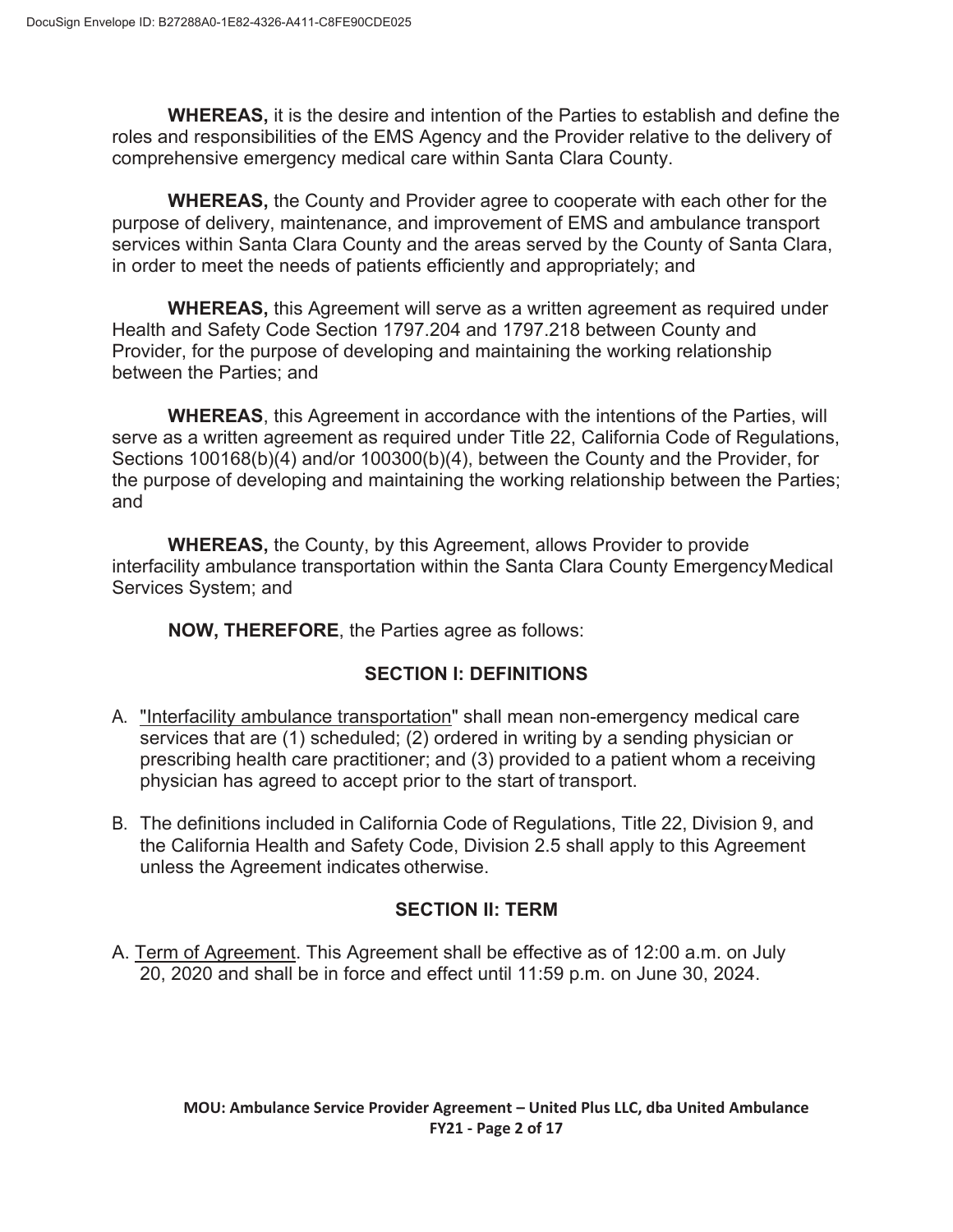## **SECTION III: PROVIDER BREACH; TERMINATION**

- A. Material Breach. A material breach of this Agreement shall include, but not be limited to, the following:
	- (1) Failure of the Provider to operate in a manner which enables the County and/or the Provider to remain in compliance with federal, state, and local laws, rules, regulations, guidelines, and policies, including but not limited to requirements of the Santa Clara County Prehospital Care Manual and laws concerning confidentiality and disclosure of individuals' health information, narcotics control, and mandatory healthcare reporting.
	- (2) Falsification of information or data supplied by the Provider to the County's EMS Agency.
	- (3) Acceptance or payment by the Provider or Provider's employees of any bribe, kickback or consideration of any kind in exchange for any consideration whatsoever, when such consideration or action on the part of the Provider or Provider's employees could be reasonably construed as a violation of federal, state or local law.
	- (4) Failure to meet the provisions identified in this Agreement.
	- (5) Repeated failure of Provider to provide one or more reports and/or data generated in the course of operations, including, but not limited to, dispatch data, patient report data, response time data or financial data, within the time periods specified in this Agreement.
	- (6) Failure of Provider to meet the EMS System's standard of care as established by the Medical Director, following reasonable notice and opportunity to address any such failure.
	- (7) Any failure of performance, clinical or other, required by this Agreement and which is determined by the EMS Agency to constitute a danger to public health and safety.
- B. Declaration of Material Breach and County's Remedies. If Provider materially breaches this Agreement, the County shall have all rights and remedies available at law or in equity under this Agreement, including but not limited to the right to terminate this Agreement.
	- (1) In the event the County determines that Provider has materially breached this Agreement, the County shall provide notice of such breach to Provider. Provider shall have up to thirty (30) days from the date of the notice to either cure the breach or provide evidence that the breach does not exist. If County determines that Provider has failed to cure the breach or provide evidence that the breach does not exist within the thirty-day period, County may immediately terminate this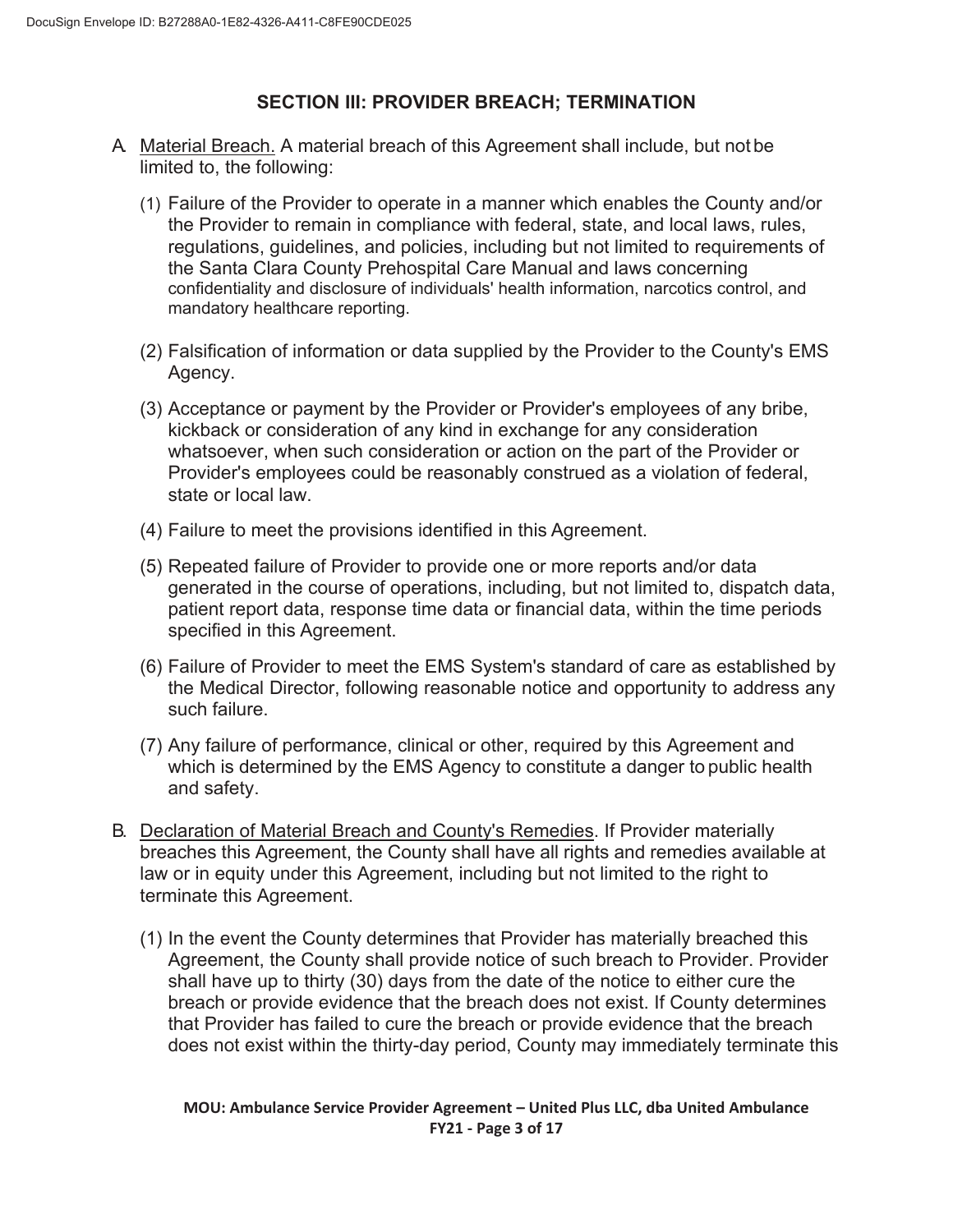Agreement.

- (2) In the event the County determines that Provider's material breach of this Agreement endangers public health and safety, the County may, in its discretion, decide not to allow Provider to have a cure period and may immediately terminate this Agreement.
- C. Termination for Convenience. Either Party may terminate this Agreement at any time, by giving at least ninety (90) calendar days' prior written notice to the other Party. The Parties may also terminate this Agreement immediately by mutual agreement.

# **SECTION IV: REPRESENTATIONS AND WARRANTIES**

A. Provider Representations and Warranties. Provider represents and warrants that it, its employees, contractors, subcontractors or agents (collectively, for purposes of this paragraph only, "Provider") have not been convicted of a criminal offense related to health care and are not suspended, debarred, excluded, or ineligible for participation in Medicare, Medi-Cal or any other federal or state funded health care program, or from receiving Federal funds as listed in the List of Parties Excluded from Federal Procurement or Non-procurement Programs issued by the Federal General Services Administration. Provider must within 30 calendar days advise the County if, during the term of this Agreement, Provider is convicted of a criminal offense related to health care or becomes suspended, debarred, excluded or ineligible for participation in Medicare, Medi-Cal or any other federal or state funded health care program, as defined by 42. U.S.C. 1320a-7b(f), or from receiving Federal funds as listed in the List of Parties Excluded from Federal Procurement or Nonprocurement Programs issued by the Federal General Services Administration. Provider will indemnify, defend and hold the County harmless for any loss or damage resulting from the conviction, suspension, debarment, exclusion or ineligibility of the Provider.

# **SECTION V: SCOPE OF SERVICES**

- A. Authorization of Service. Provider, by this Agreement, is authorized to provide the following services:
	- (1) Basic Life Support Services for (a) interfacility ambulance transportation, (b) ambulance transportation needed immediately in the event of disaster, and (c) upon request by the EMS Agency, 911 calls for emergency ambulance transportation.
	- (2) Basic Life Support Services and Advanced Life Support Services provided as part of non-911 event standby services; provided, however, that (a) Provider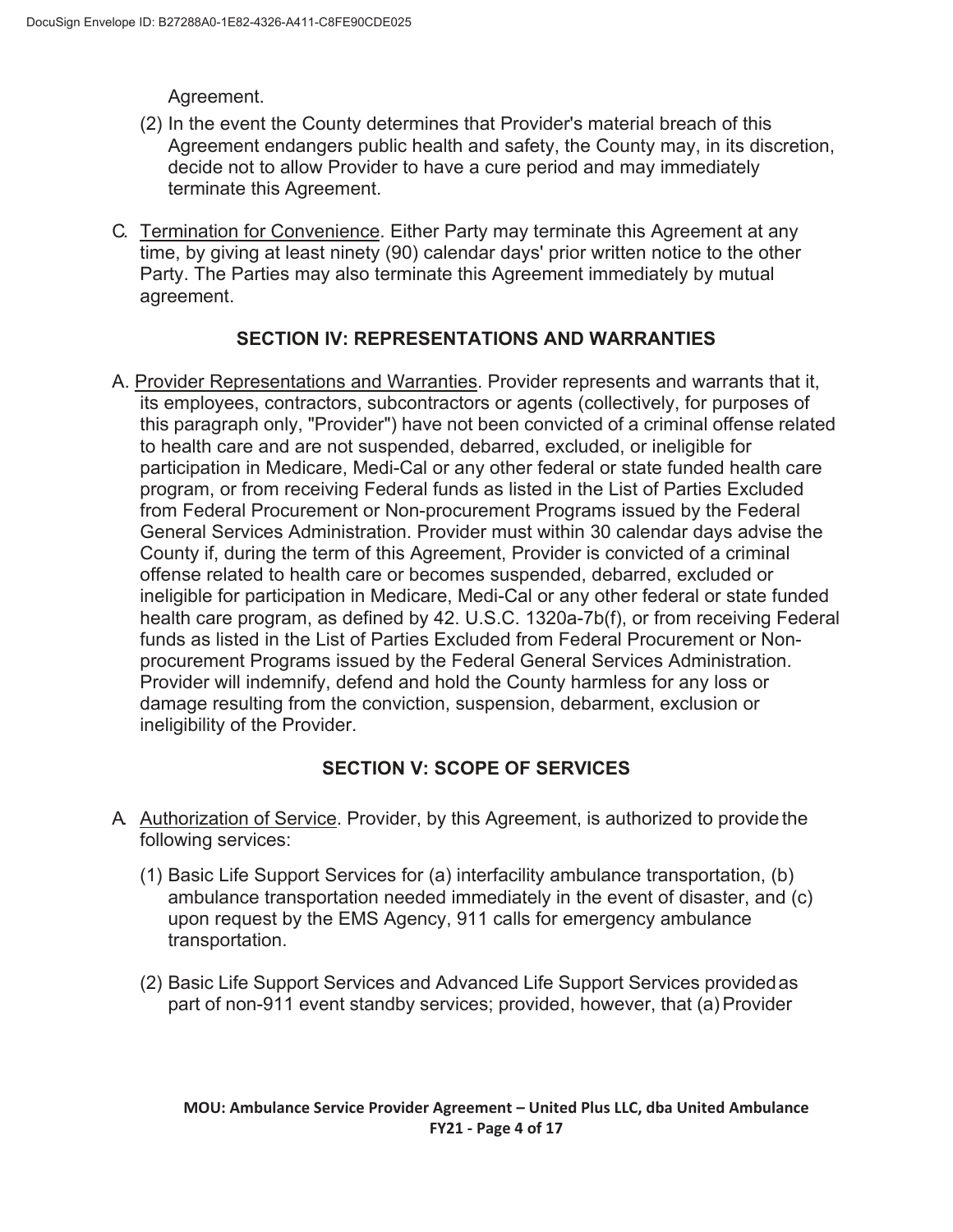must immediately contact Santa Clara County Communications in the event that a patient requires transport or presents with an emergency condition and (b) Provider shall not transport such patient without the County's authorization.

Provider is not authorized to, and shall not, self-dispatch or respond to 911 system requests except when expressly authorized by the County.

- B. Roles and Responsibilities of the EMS Agency. The County shall:
	- (1) Perform EMS Agency responsibilities in a spirit of cooperation and collaboration with the Provider;
	- (2) Establish and promulgate medical control policies and EMS System procedures consistent with Federal, State, and local laws, policies, and standards;
	- (3) In accordance with Health and Safety Code Division 2.5, administer and coordinate the EMS System;
	- (4) Engage in efforts at local, State, and federal levels related to the procurement of necessary funding for the purpose of maintaining the EMS System;
	- (5) Provide access to standardized EMS System policies and/or protocols as contained in the Santa Clara County Prehospital Care Policy Manual;
	- (6) In accordance with Title 22 and as approved by the EMS Agency, implement an EMS Quality Improvement Plan (EQIP) as a means of evaluating clinical EMS services provided;
	- (7) Manage the hospital radio system or equivalent and provide access to the County Emergency Medical Services Communication System, provided that the provider shall be responsible for the cost of equipment used by the provider, including but not limited to programming, maintenance, and replacement of such equipment;
	- (8) Assess compliance with policies and procedures of the EMS System by means of scheduled reviews, which may include site visits of Provider's program;
	- (9) Assess the Providers EMS program by observing, on a first-hand basis, through field observations and/or attendance at the Provider offered training, exercises, orientation, or other programs;
	- (10) Coordinate a comprehensive EMS data collection system, in consultation with various EMS System stakeholder committees and Provider, which includes required data elements, data analysis, report generation, and other details related to ensuring the quality of the EMS System;
	- (11) In accordance with Health and Safety Code Section 1797.153, coordinate and authorize medical health mutual aid through the authority of the Medical Health Operational Area Coordinator (MHOAC);

**MOU: Ambulance Service Provider Agreement – United Plus LLC, dba United Ambulance FY21 - Page 5 of 17**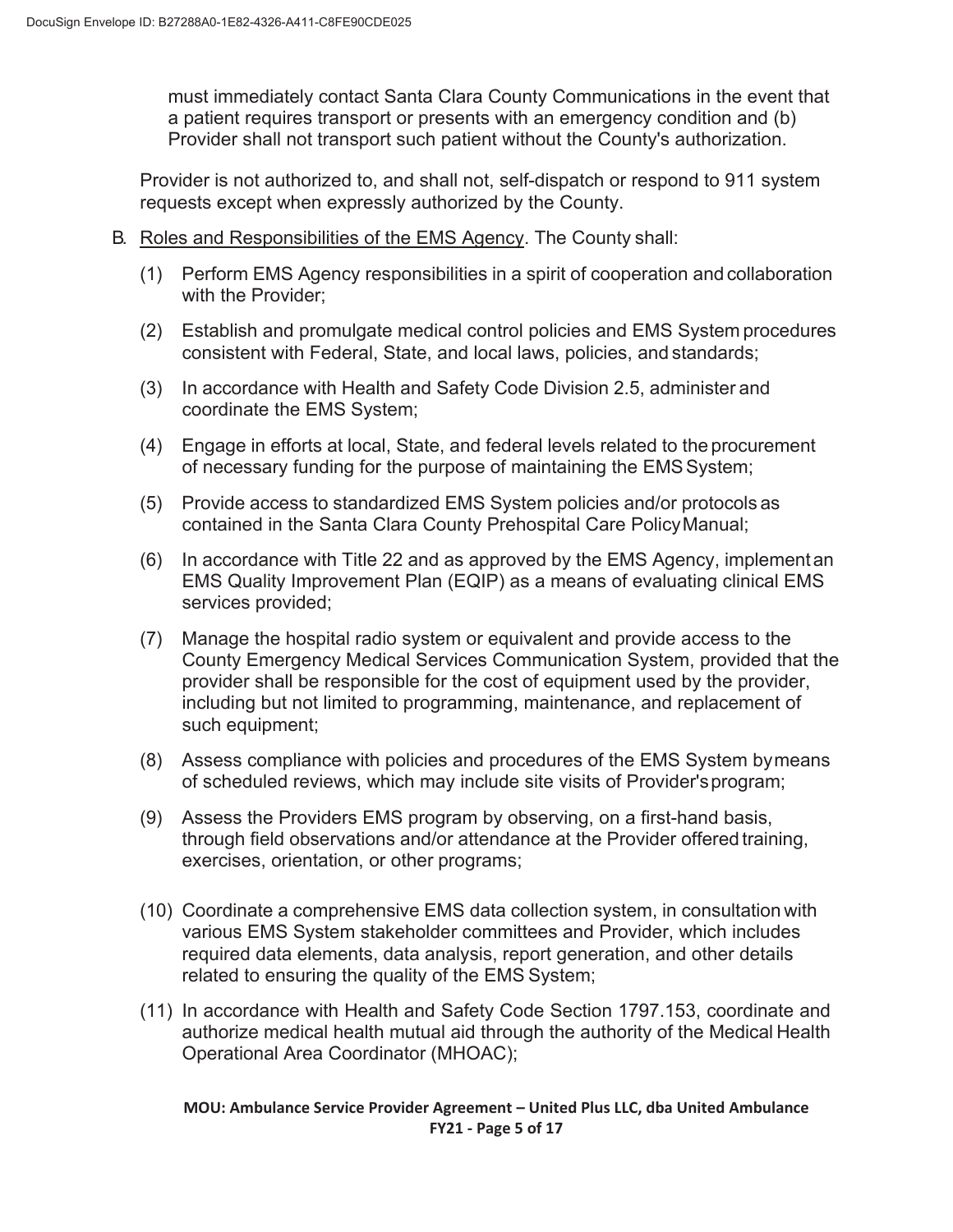- (12) The EMS Agency/County EMS Medical Director shall establish and provide medical control by means of the following:
	- (a) The EMS Agency/County EMS Medical Director shall develop and approve medical protocols specific to state scope of practice and other policies pertaining to base hospitals, paramedic and EMT personnel, EMS service providers, and the EMS Agency.
	- (b) Whenever possible, significant system-wide changes will be adopted on an annual basis to ensure there is sufficient time for advance planning and the training of all personnel. This may include clinical protocols and orders, master plans, etc.
	- (c) The EMS Agency/County EMS Medical Director shall consult with the Provider's Medical Advisor prior to developing written medical policies and procedures for the EMS System.
- (13) County shall provide or arrange for base hospital support for Provider's paramedics to the extent that County requires on-line medical control required by State Regulation. The cost of accessing this service is the responsibility of Provider.
- C. Roles and Responsibilities of Provider. Provider shall:
	- (1) Respond to requests for assistance during times of unexpected 911 emergency medical services surge and when administering authorized medical health mutual aid to other operational areas.
	- (2) Perform responsibilities of Provider in a spirit of cooperation and collaboration with the EMS Agency and the provider(s) of advanced life support first response and emergency ambulance services in the County.
	- (3) Implement and ensure adherence to the policies, guidelines and procedures of the EMS Agency as set forth in the Santa Clara County Prehospital Care Policy Manual and all other policies, procedures and guidelines related to emergency medical services providers.
	- (4) Comply with all applicable local, state, and federal laws, regulations, policies, procedures, and guidelines with respect to the provision of emergency medical services in Santa Clara County, including but not limited to the provisions of Chapter 5 of Division 2.5 of the Health and Safety Code (commencing with Section 1798) and all EMS System policies and procedures enacted by County.
	- (5) Comply with all training requirements established by federal, state, and local laws, rules, regulations, policies and procedures.
	- (6) Maintain a recruitment, hiring and retention system that ensures a quality workforce of clinical care employees who are certified, licensed and/or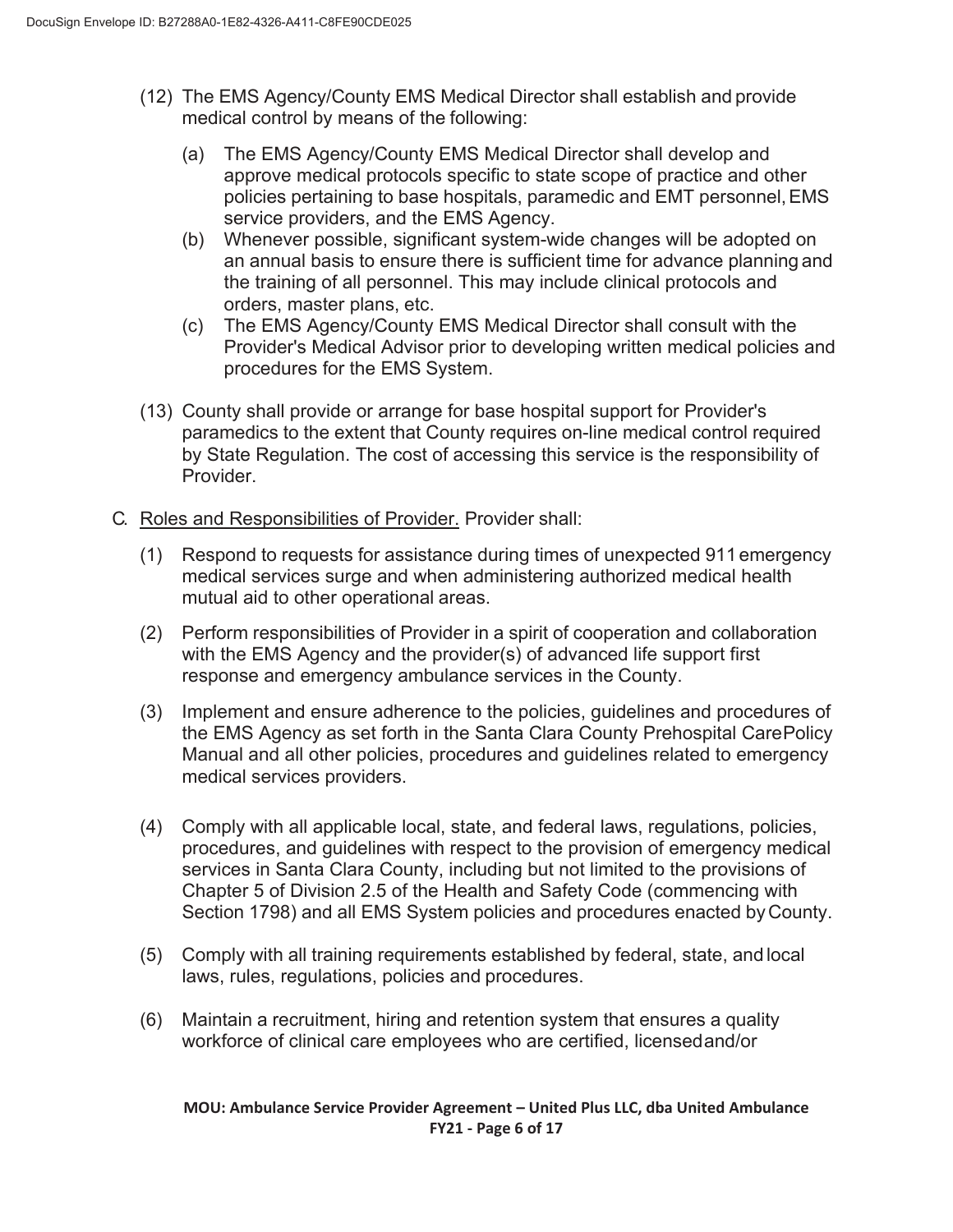accredited throughout the term of this Agreement in accordance with the County's Prehospital Care Policy and Ordinance Code.

- (7) Maintain neat, clean, and professional appearance of all personnel, equipment, and facilities at all times.
- (8) Have a designated physician or equivalent licensed health care practitioner approved by the EMS Medical Director to address quality improvement EMS issues and needs. This position is not authorized to provide medical direction, but is to assist in clinical assurance and continuous quality management activities. If a non-physician is designated above, a physician shall be retained to authorize narcotic procurement and control as required by law.
- (9) Respond to routine County inquiries about service and/or complaints within five working days or, for matters of a critical nature, within sixty minutes of notification by County.
- (10) Immediately notify County of all incidents in which Provider's personnel fail to comply with applicable federal, state, and/or local laws, regulations, and policies.
- (11) Implement and maintain a detailed quality improvement program that has been approved by County. Provider shall actively participate in the QI program developed by County and attend EMS System stakeholder meetings organized by County.
- (12) Maintain and send electronically, in a format acceptable to County, any Prehospital Care Reports and/or key Performance Indicators developed through the EQIP process, including any required data elements.
- (13) Place into service and operate only those units authorized by the EMS Agency.
- (14) Adhere to Division A18, Chapter XVI, of the County's Ordinance Code (known as the Ambulance Ordinance) and any Ambulance Permit Regulations issued pursuant to the Ambulance Ordinance, when operating within the County of Santa Clara or when serving as a provider of services on behalf of the County of Santa Clara (i.e., authorized out-of-County mutual aid services).
- (15) Maintain, in accordance with applicable state law, licensing, certification, and accreditation of all ALS, BLS and CCT personnel.
- (16) Ensure that EMResource (or other replacement system approved by the County) is online and available to dispatch center personnel at all times and/or available through a link to a computer aided dispatch system or transmitted from EMResource via electronic data transfer to field personnel as approved by the County at Provider's cost.
- (17) Actively participate in medical disaster and EMS surge planning and related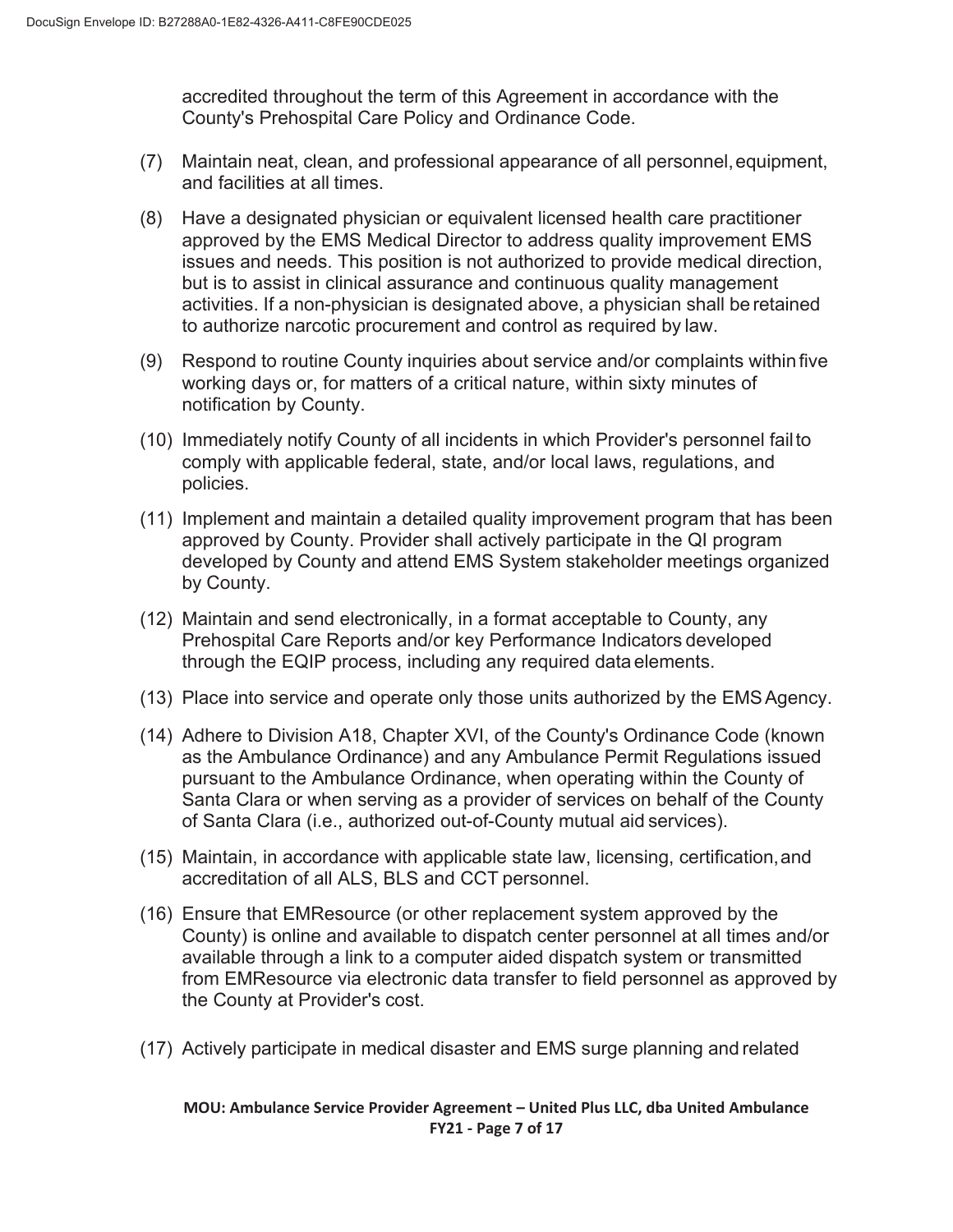drills, simulations, and exercises at least quarterly. When requested by County, respond to the best of Provider's ability and to the extent necessary and appropriate to any disaster, EMS surge event, proclaimed or not, or other event within the County of Santa Clara.

- (18) Respond to a call for service using emergency lights and siren only when (1) requested by County, (2) use of lights and siren is prescribed in writing by a physician (as evidenced in physician's transfer order) or other authorized prescribing health care practitioner when a patient is in need of transfer from one facility to a higher level of care, or (3) indicated by County policy or procedure.
- (19) Send required patient care data in near real-time (within minutes) after transfer of care. The required data must be sent to the County Data Hub so the server may integrate data from first responders and transport personnel. Provider shall reference Santa Clara County Prehospital Care Policy for system requirements.
- (20) Obtain EMS Agency approval for the branding of all ambulances and vehicles covered under the County Ordinance Code prior to placing such vehicles into service. Ambulances must be free from advertising and marked to facilitate ambulance use in the 911 system during times of emergency, EMS System surge, or disaster.

## **SECTION VI: INDEMNIFICATION AND INSURANCE**

- A. Indemnification. Provider shall indemnify, defend, and hold harmless the County, its officers, agents, and employees from any claim, liability, loss, injury or damage arising out of, or in connection with, performance of this Agreement by Provider and/or its agents, employees or sub-contractors, excepting only loss, injury, or damage caused by the sole negligence or willful misconduct of personnel employed by the County. It is the intent of the Parties to provide the broadest possible coverage for the County. Provider shall reimburse the County for all costs, attorneys' fees, expenses and liabilities incurred with respect to any litigation in which Provider is obligated to indemnify, defend, and hold harmless the County under this Agreement.
- B. Insurance. Provider shall comply with the insurance requirements in Exhibit A, attached hereto and incorporated herein by this reference.

# **SECTION VII: COMPLIANCE WITH STATE STANDARDS AND COUNTY EMS System**

A. Compliance with State Standards. In addition to and notwithstanding the foregoing, the Parties agree to comply with the California Health & Safety Code, including, but not limited to, sections 1797.201; 1797.204; 1797.206; 1797.218; 1797.220;

**MOU: Ambulance Service Provider Agreement – United Plus LLC, dba United Ambulance FY21 - Page 8 of 17**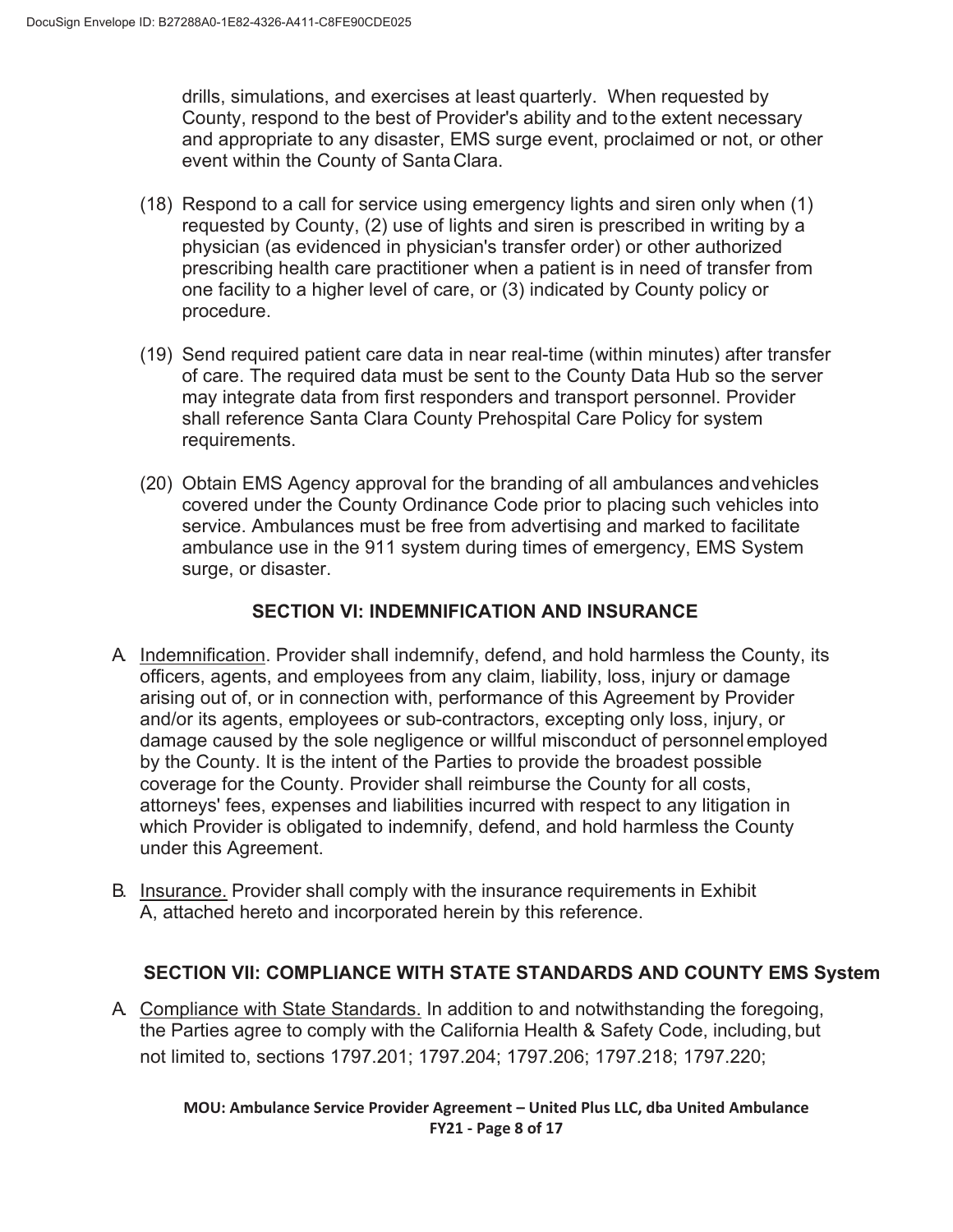1797.224, as they now exist or as they may be amended from time to time.

B. Compliance with County EMS System. This Agreement may be amended from time to time at County's option to ensure consistency with the policies, protocols, and operations of the County's EMS System.

### **SECTION VIII: MISCELLANEOUS PROVISIONS**

- A. Entire Agreement. This document represents the entire agreement between the Parties. All prior negotiations and written and/or oral agreements between the Parties with respect to the subject matter of the agreement are merged into this Agreement.
- B. Amendments. This Agreement may only be amended by a written instrument signed by the Parties.
- C. Governing Law, Venue. This Agreement has been executed and delivered in, and shall be construed and enforced in accordance with, the laws of the State of California. Proper venue for legal action regarding this Agreement shall be in the County of Santa Clara.
- D. Waiver. No delay or failure to require performance of any provision of this Agreement shall constitute a waiver of that provision as to that or any other instance. Any waiver granted by a Party must be in writing and shall apply to the specific instance expressly stated.
- E. Notices. Any notice required to be given by either Party, or which either Party may wish to give, shall be in writing and served either by personal delivery or sent by certified or registered mail, postage prepaid, addressed as follows. Notice shall be deemed effective on the date personally delivered or, if mailed, three (3) days after deposit in the mail. Either Party may designate a different person and/or address for the receipt of notices by sending written notice to the other Party.

Notices to County shall be addressed as follows:

Non-911 Ambulance Provider Agreement Manager County of Santa Clara Emergency Medical Services Agency 700 Empey Way San Jose, California 95128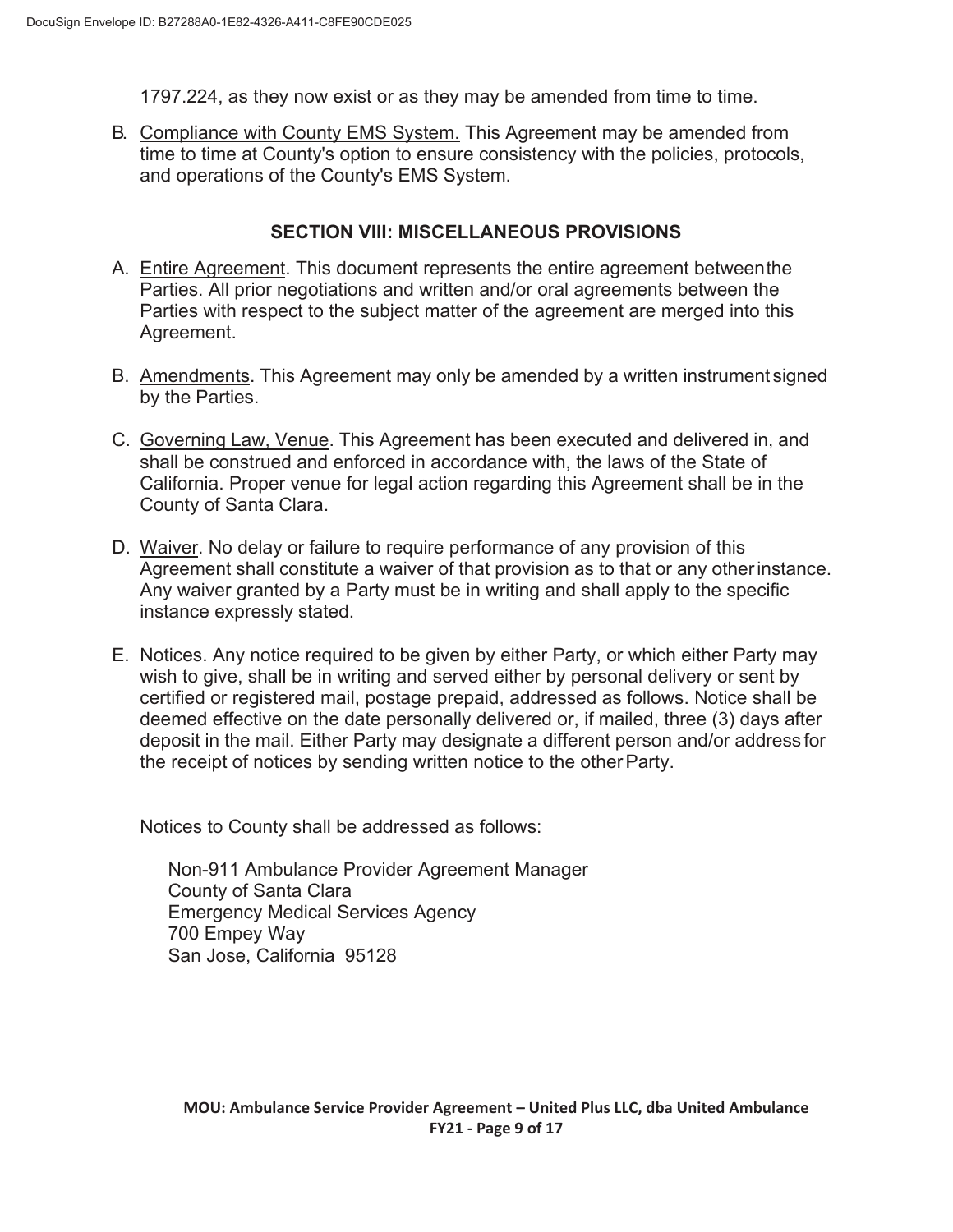Notices to Provider shall be addressed as follows:

Chris Moessmer, CEO United Plus LLC, dba United Ambulance 3530 Breakwater Court Hayward, CA 94545

### F. Assignment and Delegation

- (1) Provider shall not assign its rights nor delegate its duties under this Agreement, whether in whole or in part, without the prior written consent of County, and any attempted assignment or delegation without such consent shall be null and void. For purposes of this sub-paragraph, County consent shall require a written amendment to the Agreement, which is formally approved and executed by the Parties.
- (2) Any assumption, assignment, delegation, or takeover of any of the Provider's duties, responsibilities, obligations, or performance of same by any entity other than the Provider, whether through assignment, subcontract, delegation, merger, buyout, or any other mechanism, with or without consideration, for any reason whatsoever without County's express prior written approval, shall be a material breach of this Agreement which may result in the termination of this Contract. In the event of such termination, County shall be entitled to pursue the same remedies against the new service provider as it could pursue in the event of default by Provider.

### G. Dispute Resolution

- (1) The Provider shall name specific individuals within the Provider's agency, upon execution of this Agreement, who are authorized to assist the EMS Agency with dispute resolution under this Agreement.
- (2) The Provider shall respond to written requests of the EMS Agency for information regarding any perceived dispute within five (5) business days, unless otherwise mutually agreed, following receipt of such request.
- (3) The Provider is encouraged to resolve normal day-to-day operational concerns directly with involved parties (other EMS System providers, hospitals, etc.). If a dispute is not resolved at this level, the Provider may refer it to the EMS Agency Contract Manager for further review and action.
- (4) Disputes perceived by the Provider to have a system-wide impact should be referred directly to the EMS Agency.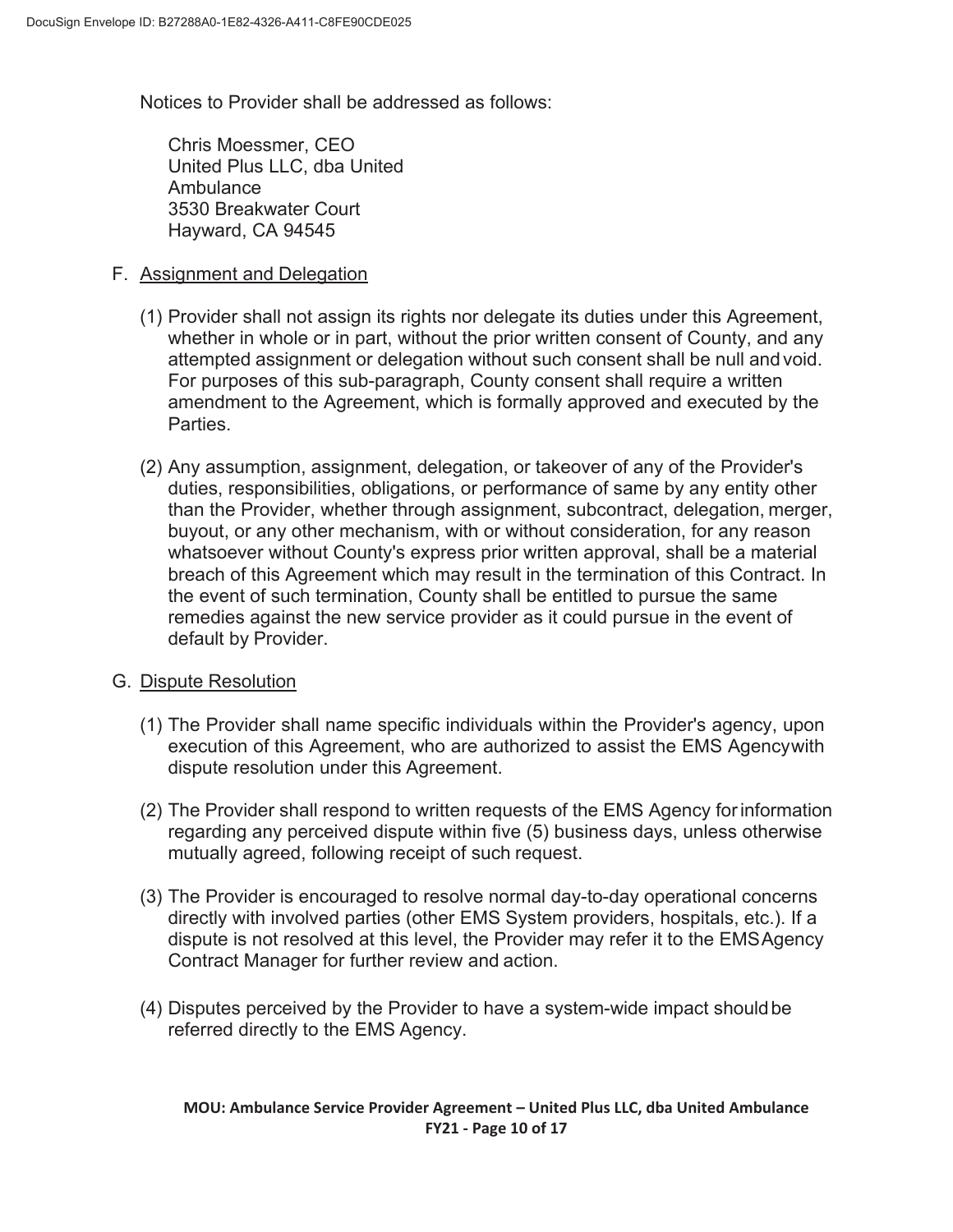- H. No Third Party Rights. No provision in this Agreement shall be construed to confer any rights to any person or entity other than the Parties.
- I. Partial Invalidity. If for any reason, any provision of this Agreement is held invalid, the remaining provisions shall remain in full force and effect.
- J. County No-Smoking Policy. Provider and its employees, agents and subcontractors, shall comply with the County's No-Smoking Policy, as set forth in the Board of Supervisors Policy Manual section 3.47 (as amended from time to time), which prohibits smoking: (1) at the Santa Clara Valley Medical Center Campus and all County-owned and operated health facilities, (2) within 30 feet surrounding Countyowned buildings and leased buildings where the County is the sole occupant, and (3) in all County vehicles.
- K. Nondiscrimination. Parties shall comply with all applicable Federal, State, and local laws and regulations. Such laws include but are not limited to the following: Title VII of the Civil Rights Act of 1964 as amended; Americans with Disabilities Act of 1990; The Rehabilitation Act of 1973 (Sections 503 and 504); California Fair Employment and Housing Act (Government Code sections 12900 et seq.); and California Labor Code sections 1101 and 1102. Parties shall not discriminate against any subcontractor, employee, or applicant for employment because of age, race, color, national origin, ancestry, religion, sex/gender, sexual orientation, mental disability, physical disability, medical condition, political beliefs, organizational affiliations, or marital status in the recruitment, selection for training including apprenticeship, hiring, employment, utilization, promotion, layoff, rates of pay or other forms of compensation. Nor shall the Parties discriminate in the provision of services provided under this contract because of age, race, color, national origin, ancestry, religion, sex/gender, sexual orientation, mental disability, physical disability, medical condition, political beliefs, organizational affiliations, or marital status.
- L. California Public Records Act. The County is a public agency subject to the disclosure requirements of the California Public Records Act ("CPRA"). If Provider's proprietary information is contained in documents or information submitted to County, and Provider claims that such information falls within one or more CPRA exemptions, Provider must clearly mark such information "CONFIDENTIAL AND PROPRIETARY," and identify the specific lines containing the information. In the event of a request for such information, the County will make best efforts to provide notice to Provider prior to such disclosure. If Provider contends that any documents are exempt from the CPRA and wishes to prevent disclosure, it is required to obtain a protective order, injunctive relief or other appropriate remedy from a court of law in Santa Clara County before the County is required to respond to the CPRA request. If Provider fails to obtain such remedy within the time the County is required to respond to the CPRA request, County may disclose the requested information.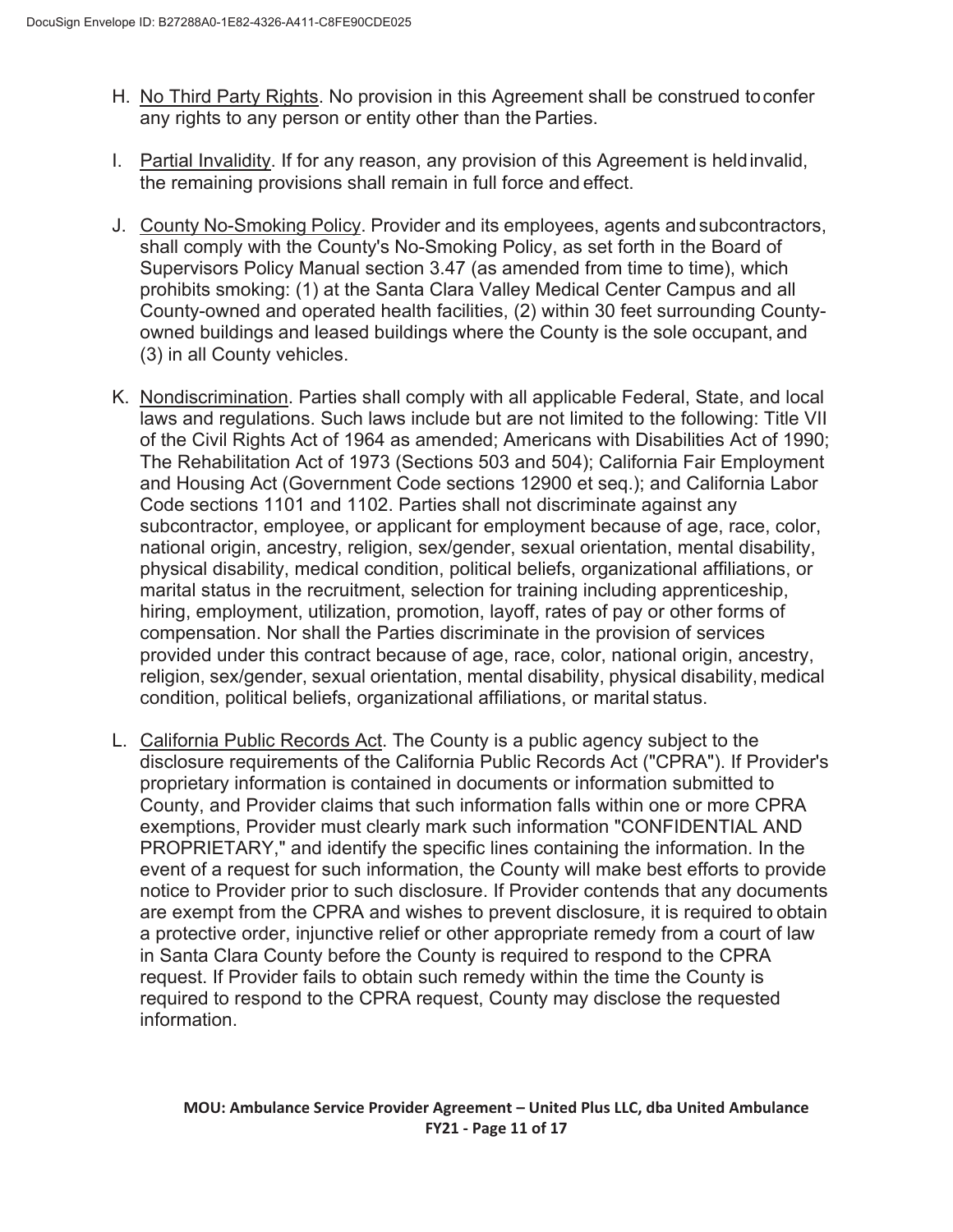Provider further agrees that it shall defend, indemnify and hold County harmless against any claim, action or litigation (including but not limited to all judgments, costs, fees, and attorney's fees) that may result from denial by County of a CPRA request for information arising from any representation, or any action (or inaction), by the Provider.

- M. Relationship of Parties. None of the provisions of this Agreement are intended to create, nor shall be deemed or construed to create, any relationship between the Parties other than that of independent parties contracting with each other for purpose of effecting the provisions of this Agreement. The Parties are not, and will not be construed to be in a relationship of joint venture, partnership or employeremployee. Neither Party has the authority to make any statements, representations or commitments of any kind on behalf of the other Party, or to use the name of the other Party in any publications or advertisements, except with the written consent of the other Party or as is explicitly provided herein. Each Party will be solely responsible for the acts and omissions of its officers, agents, employees, contractors, and subcontractors, if any.
- N. Contract Execution. Unless otherwise prohibited by law or County policy, the Parties agree that an electronic copy of a signed contract, or an electronically signed contract, has the same force and legal effect as a contract executed with an original ink signature. The term "electronic copy of a signed contract" refers to a transmission by facsimile, electronic mail, or other electronic means of a copy of an original signed contract in a portable document format. The term "electronically signed contract" means a contract that is executed by applying an electronic signature using technology approved by the County.

```
// 
// 
// 
// 
// 
// 
// 
// 
// 
// 
// 
// 
// 
// 
// 
// 
// 
//
```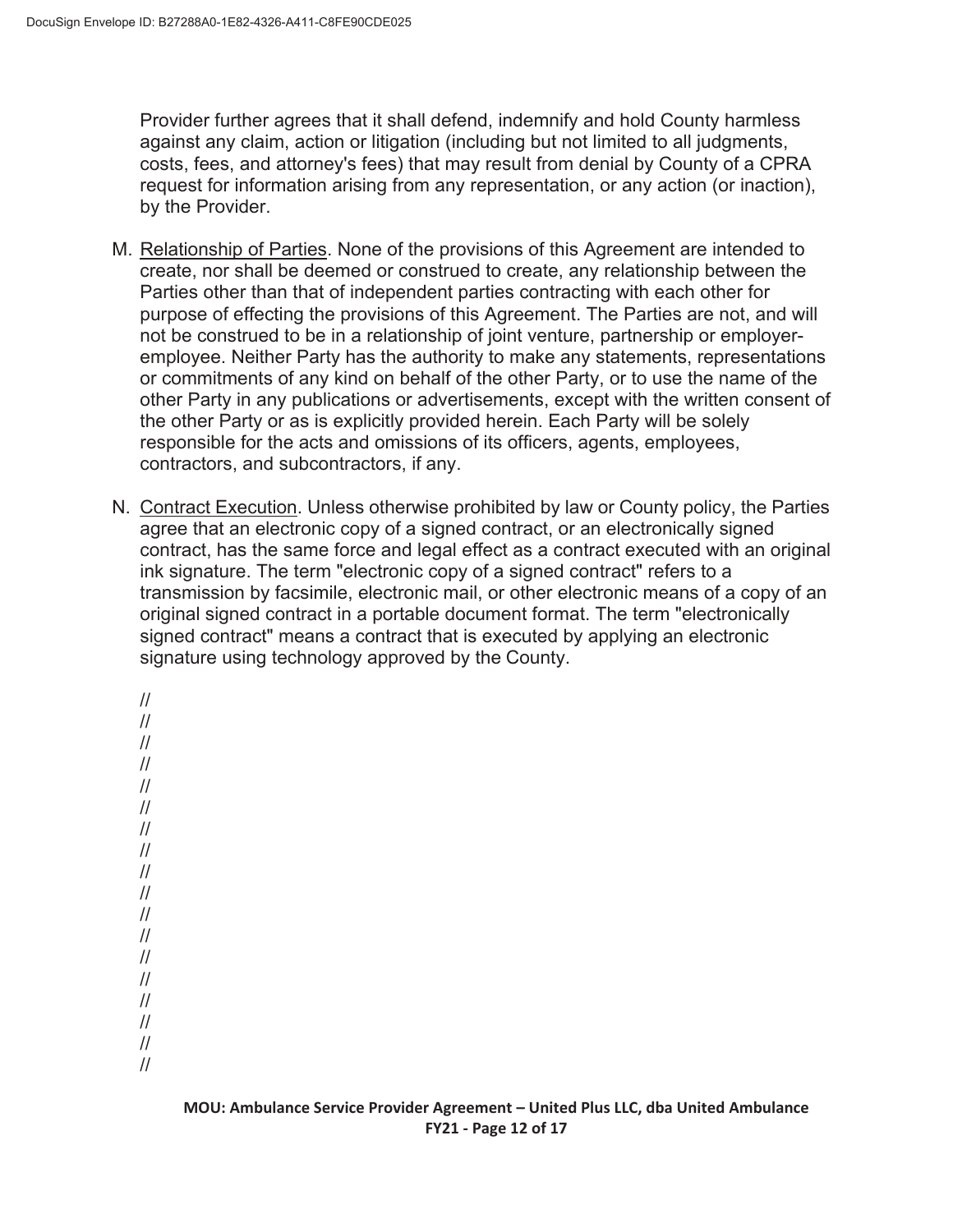O. Counterparts. This Agreement may be executed in one or more counterparts, each of which shall be deemed to be an original, but all of which together shall constitute one and the same instrument.

IN WITNESS WHEREOF, the Parties have executed this Agreement as of the dates written below.

## **County of Santa Clara:**

DocuSigned by:

ſ

Gene Clark

7/20/2020

Gene Clark **Date**  Chief Procurement Officer Procurement Department

\_\_\_\_\_\_\_\_\_\_\_\_\_\_\_\_\_\_\_\_\_\_\_\_\_\_\_\_

## **Approved:**

DocuSianed by: Jackie Lowtluer 7/15/2020 -3B1CAB11C65147B

Jackie Lowther (MBA, MSN, RN) Date Emergency Medical Services Agency

# **Approved:**

DocuSigned by: Rene G. Santiago 7/17/2020 -A968A3B7E216400...

Rene G. Santiago **Date**  Deputy County Executive County of Santa Clara Health System

# **Approved:**

DocuSigned by: John (ookinham 7/16/2020 - C86CC078205C43A...

John Cookinham Date Chief Financial Officer County of Santa Clara Health System

**Provider:** 

DocuSigned by: 7/9/2020

AB760E56B9DA4AA Chris Moessmer Date Chief Executive Officer United Plus LLC, dba United Ambulance

# **Approved as to Form and Legality:**

DocuSigned by: Werley Dodd 7/15/2020  $-9$ BA7F1608BBD485... Wesley Dodd Date Deputy County Counsel

**MOU: Ambulance Service Provider Agreement – United Plus LLC, dba United Ambulance FY21 - Page 13 of 17**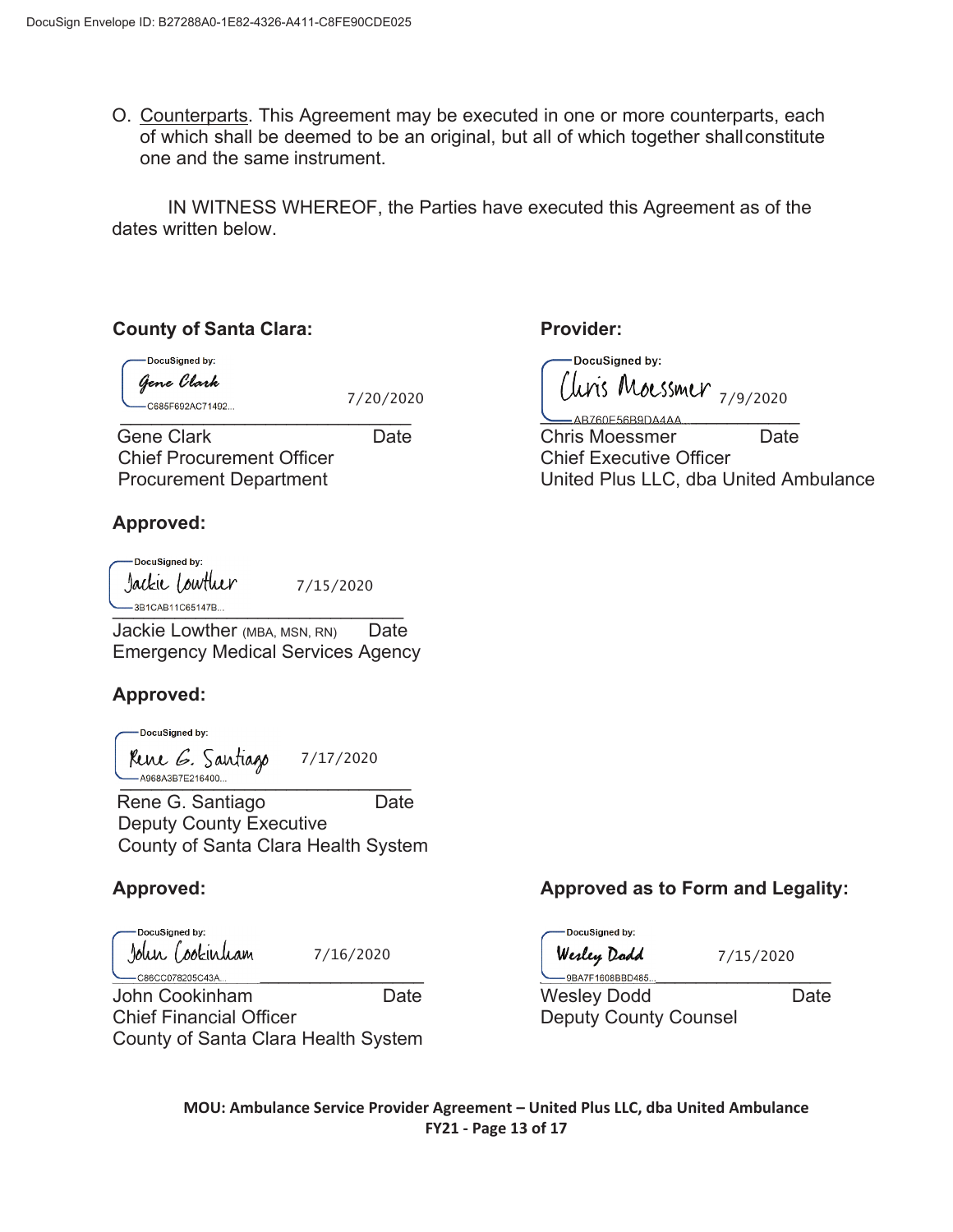## **Exhibit A INDEMNIFICATION AND INSURANCE REQUIREMENTS FOR PROFESSIONAL SERVICES CONTRACTS (Rev. 9/2016)**

#### **Indemnity**

The Contractor shall indemnify, defend, and hold harmless the County of Santa Clara (hereinafter "County"), its officers, agents and employees from any claim, liability, loss, injury or damage arising out of, or in connection with, performance of this Agreement by Contractor and/or its agents, employees or sub-contractors, excepting only loss, injury or damage caused by the sole negligence or willful misconduct of personnel employed by the County. It is the intent of the parties to this Agreement to provide the broadest possible coverage for the County. The Contractor shall reimburse the County for all costs, attorneys' fees, expenses and liabilities incurred with respect to any litigation in which the Contractor contests its obligation to indemnify, defend and/or hold harmless the County under this Agreement and does not prevail in that contest.

#### **Insurance**

Without limiting the Contractor's indemnification of the County, the Contractor shall provide and maintain at its own expense, during the term of this Agreement, or as may be further required herein, the following insurance coverages and provisions:

#### **A. Evidence of Coverage**

Prior to commencement of this Agreement, the Contractor shall provide a Certificate of Insurance certifying that coverage as required herein has been obtained. Individual endorsements executed by the insurance carrier shall accompany the certificate. In addition, a certified copy of the policy or policies shall be provided by the Contractor upon request.

This verification of coverage shall be sent to the requesting County department, unless otherwise directed. The Contractor shall not receive a Notice to Proceed with the work under the Agreement until it has obtained all insurance required and such insurance has been approved by the County. This approval of insurance shall neither relieve nor decrease the liability of the Contractor.

#### **B. Qualifying Insurers**

All coverages, except surety, shall be issued by companies which hold a current policy holder's alphabetic and financial size category rating of not less than A- V, according to the current Best's Key Rating Guide or a company of equal financial stability that is approved by the County's Insurance Manager.

#### **C. Notice of Cancellation**

All coverage as required herein shall not be canceled or changed so as to no longer meet the specified County insurance requirements without 30 days' prior written notice of such cancellation or change being delivered to the County of Santa Clara or their designated agent.

### **MOU: Ambulance Service Provider Agreement – United Plus LLC, dba United Ambulance FY21 - Page 14 of 17**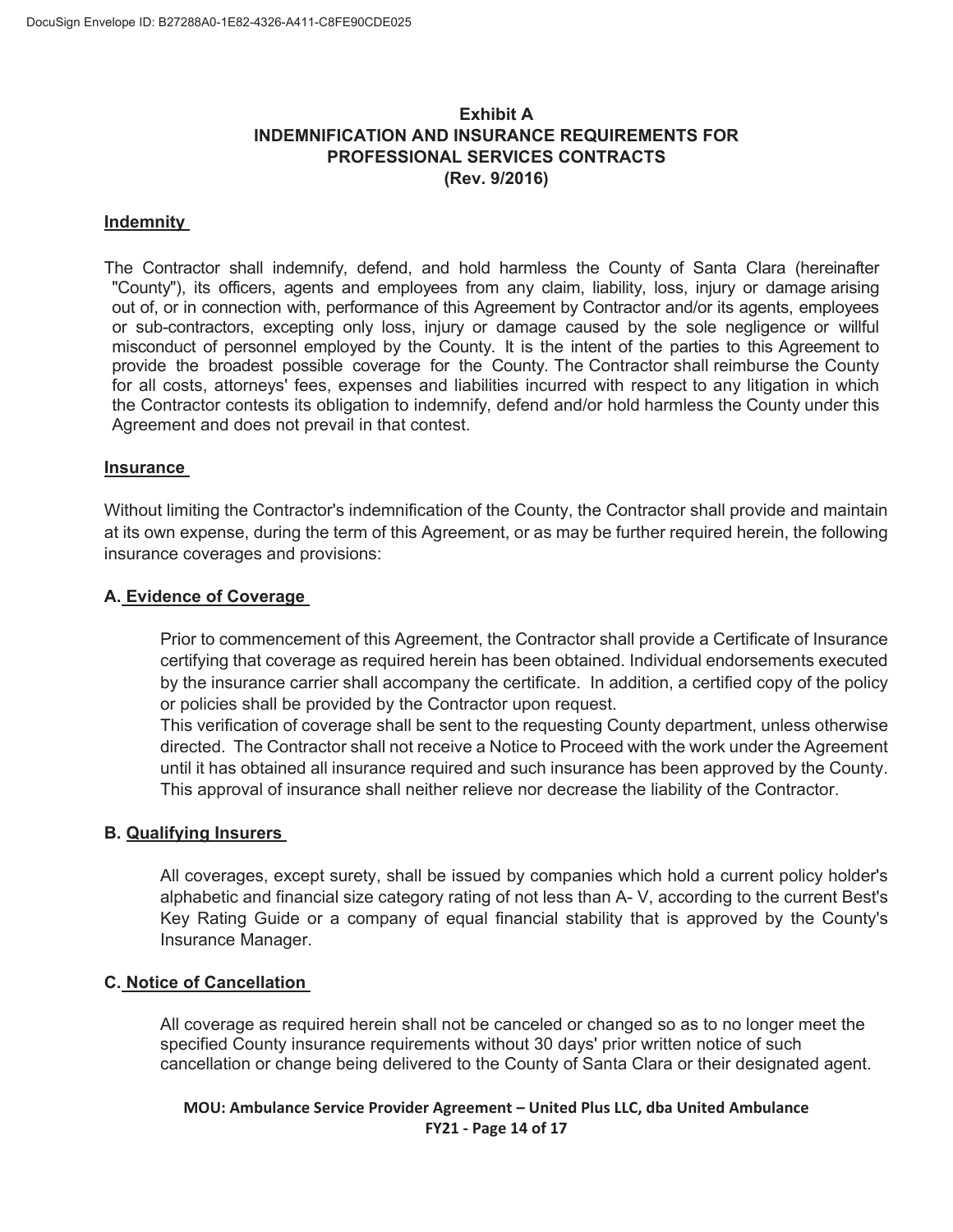### **D. Insurance Required**

- 1. **Commercial General Liability Insurance** for bodily injury (including death) and property damage which provides limits as follows:
	- a. Each occurrence -\$1,000,000
	- b. General aggregate -\$2,000,000
	- c. Personal Injury -\$1,000,000

### 2. **General liability coverage shall include**:

- a. Premises and Operations
- b. Personal Injury liability
- c. Severability of interest

3. General liability coverage shall include the following endorsement, a copy of which shall be provided to the County:

#### **Additional Insured Endorsement, which shall read:**

"County of Santa Clara, and members of the Board of Supervisors of the County of Santa Clara, and the officers, agents, and employees of the County of Santa Clara, individually and collectively, as additional insureds."

Insurance afforded by the additional insured endorsement shall apply as primary insurance, and other insurance maintained by the County of Santa Clara, its officers, agents, and employees shall be excess only and not contributing with insurance provided under this policy. Public Entities may also be added to the additional insured endorsement as applicable and the contractor shall be notified by the contracting department of these requirements.

### 4. **Automobile Liability Insurance**

For bodily injury (including death) and property damage which provides total limits of not less than one million dollars (\$1,000,000) combined single limit per occurrence applicable to all owned, non-owned and hired vehicles.

4a. Aircraft/Watercraft Liability Insurance (Required if Contractor or any of its agents or subcontractors will operate aircraft or watercraft in the scope of the Agreement) For bodily injury (including death) and property damage which provides total limits of not less than one million dollars (\$1,000,000) combined single limit per occurrence applicable to all owned, non-owned and hired aircraft/watercraft.

#### 5. **Workers' Compensation and Employer's Liability Insurance**

- a. Statutory California Workers' Compensation coverage including broad form all-states coverage.
- b. Employer's Liability coverage for not less than one million dollars (\$1,000,000) per occurrence.

**MOU: Ambulance Service Provider Agreement – United Plus LLC, dba United Ambulance FY21 - Page 15 of 17**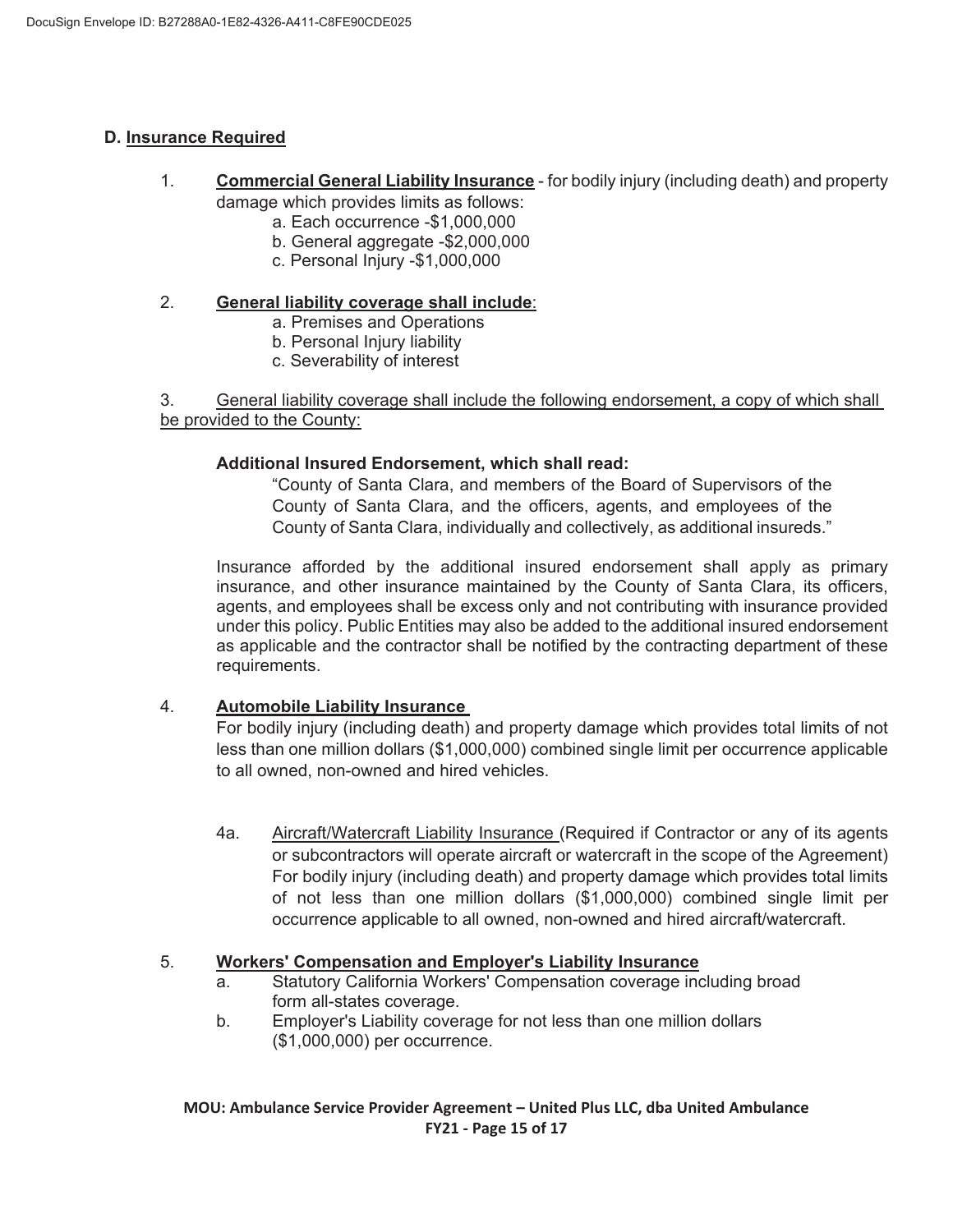## 6. **Professional Errors and Omissions Liability Insurance**

- a. Coverage shall be in an amount of not less than one million dollars (\$1,000,000) per occurrence/aggregate.
- b. If coverage contains a deductible or self-retention, it shall not be greater than fifty thousand dollars (\$50,000) per occurrence/event.
- c. Coverage as required herein shall be maintained for a minimum of two years following termination or completion of this Agreement.

### 7. **Claims Made Coverage**

If coverage is written on a claims made basis, the Certificate of Insurance shall clearly state so. In addition to coverage requirements above, such policy shall provide that:

- a. Policy retroactive date coincides with or precedes the Contractor's start of work (including subsequent policies purchased as renewals or replacements).
- b. Policy allows for reporting of circumstances or incidents that might give rise to future claims.

### **E. Special Provisions**

The following provisions shall apply to this Agreement:

- 1. The foregoing requirements as to the types and limits of insurance coverage to be maintained by the Contractor and any approval of said insurance by the County or its insurance consultant(s) are not intended to and shall not in any manner limit or qualify the liabilities and obligations otherwise assumed by the Contractor pursuant to this Agreement, including but not limited to the provisions concerning indemnification.
- 2. The County acknowledges that some insurance requirements contained in this Agreement may be fulfilled by self-insurance on the part of the Contractor. However, this shall not in any way limit liabilities assumed by the Contractor under this Agreement. Any self-insurance shall be approved in writing by the County upon satisfactory evidence of financial capacity. Contractor's obligation hereunder may be satisfied in whole or in part by adequately funded self insurance programs or self-insurance retentions.
- 3. Should any of the work under this Agreement be sublet, the Contractor shall require each of its subcontractors of any tier to carry the aforementioned coverages, or Contractor may insure subcontractors under its own policies.
- 4. The County reserves the right to withhold payments to the Contractor in the event of material noncompliance with the insurance requirements outlined above.
- F. **Fidelity Bonds** (Required only if contractor will be receiving advanced funds or payments) Before receiving compensation under this Agreement, Contractor will furnish County with evidence that all officials, employees, and agents handling or having access to funds received or disbursed under this Agreement, or authorized to sign or countersign checks, are covered by a BLANKET FIDELITY BOND in an amount of AT LEAST fifteen percent (15%) of the maximum

**MOU: Ambulance Service Provider Agreement – United Plus LLC, dba United Ambulance FY21 - Page 16 of 17**